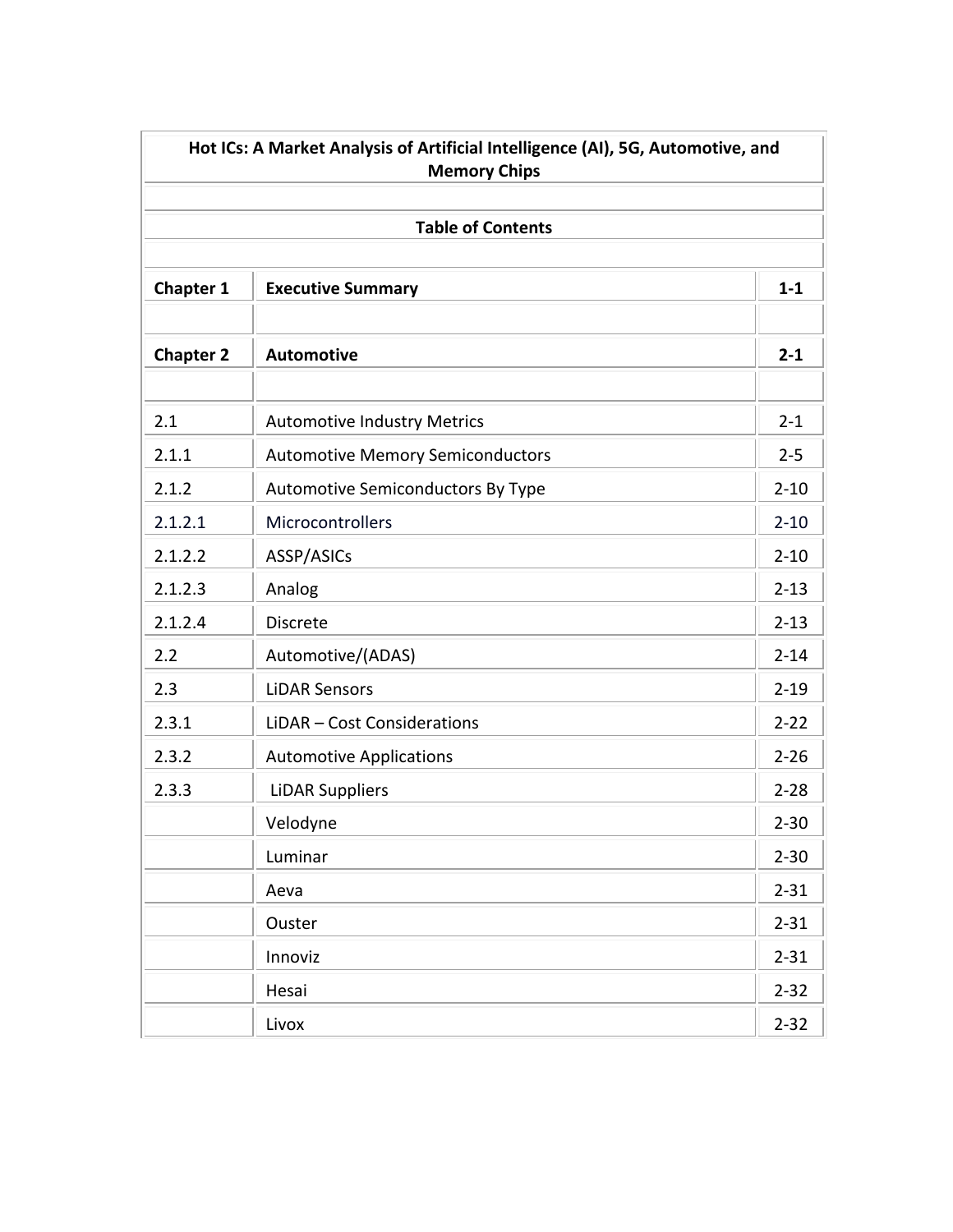|                  | Innovusion                             | $2 - 32$ |
|------------------|----------------------------------------|----------|
| 2.4              | Key Technology And Component Suppliers | $2 - 33$ |
|                  | <b>NXP</b>                             | $2 - 33$ |
|                  | STMicroelectronics                     | $2 - 35$ |
|                  | <b>Renesas Electronics</b>             | $2 - 35$ |
|                  | <b>Nvidia</b>                          | $2 - 36$ |
|                  | Intel (Mobileye and Moovit)            | $2 - 37$ |
|                  | Skyworks                               | $2 - 39$ |
|                  | Qualcomm                               | $2 - 39$ |
|                  | <b>ON Semiconductor</b>                | $2 - 40$ |
|                  | <b>Texas Instruments</b>               | $2 - 40$ |
|                  | <b>Analog Devices</b>                  | $2 - 41$ |
|                  |                                        |          |
| <b>Chapter 3</b> | 5G                                     | $3 - 1$  |
|                  |                                        |          |
| 3.1              | 5G Chip Technology and Trends          | $3 - 1$  |
| 3.2              | Applications                           | $3 - 4$  |
| 3.2.1            | <b>Mobile Handsets</b>                 | $3 - 4$  |
| 3.2.2            | <b>Interdisciplinary Connections</b>   | $3 - 6$  |
| 3.3              | <b>Market Analysis</b>                 | $3 - 8$  |
| 3.3.1            | <b>Market Forecasts</b>                | $3 - 8$  |
| 3.3.2            | New Components For 5G vs 4G            | $3 - 20$ |
| 3.3.2.1          | 5G Modem Chip Overview                 | $3 - 20$ |
| 3.3.2.2          | 5G Chips                               | $3 - 21$ |
| 3.3.2.3          | mmWave Modules                         | $3 - 22$ |
| 3.3.2.4          | <b>Traditional MIMO Antennas</b>       | $3 - 25$ |
| 3.3.3            | <b>China Mobile Carriers</b>           | $3 - 25$ |
| 3.3.4            | Japan Mobile Carriers                  | $3 - 27$ |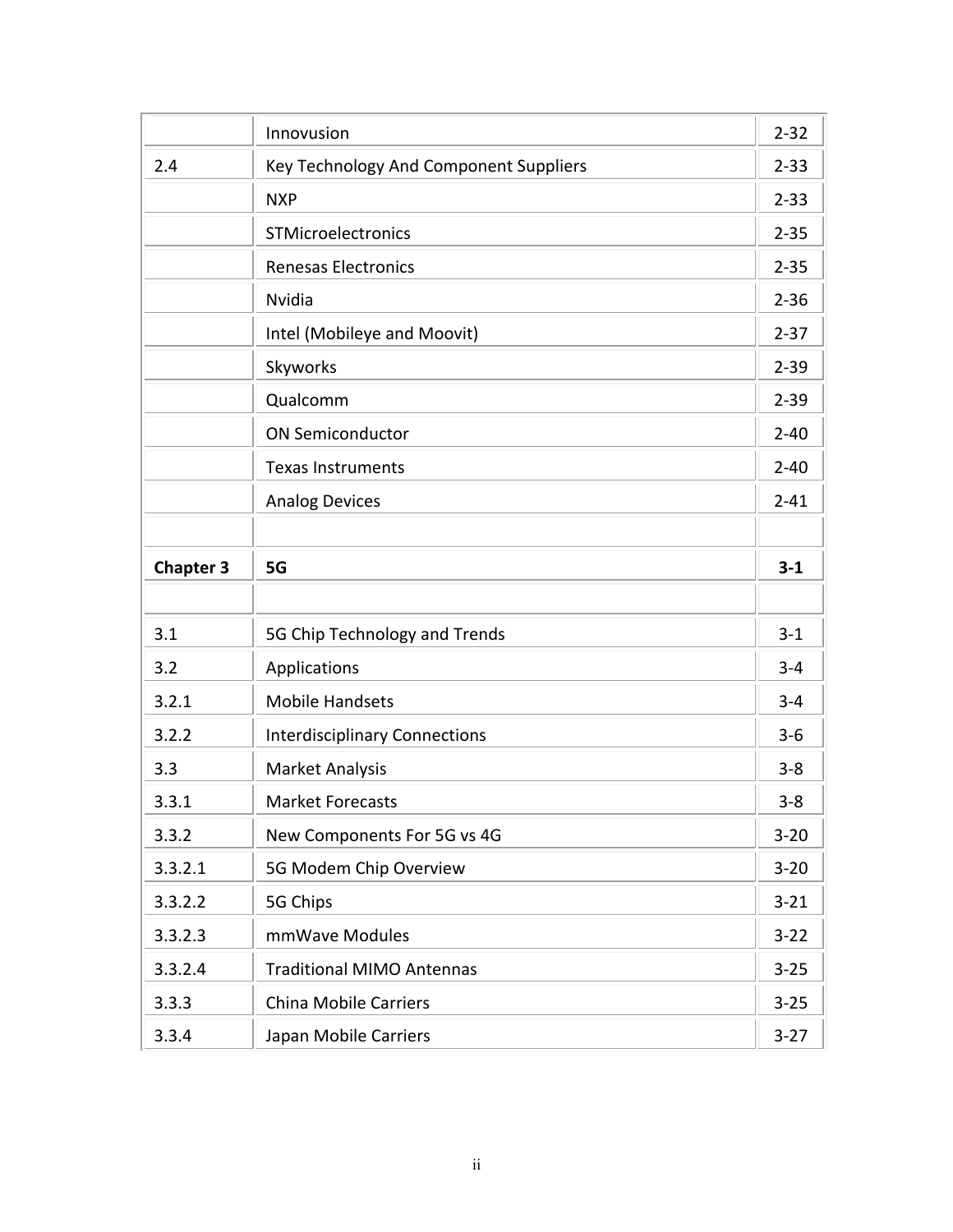| 3.3.5            | <b>U.S. Mobile Carriers</b>            | $3 - 28$ |
|------------------|----------------------------------------|----------|
| 3.4              | 5G Chip Supplier Products and Profiles | $3 - 30$ |
|                  | <b>Analog Devices</b>                  | $3 - 30$ |
|                  | Anokiware                              | $3 - 31$ |
|                  | Apple                                  | $3 - 31$ |
|                  | <b>Broadcom</b>                        | $3 - 32$ |
|                  | Huawei                                 | $3 - 34$ |
|                  | Infineon                               | $3 - 34$ |
|                  | Intel                                  | $3 - 34$ |
|                  | Inphi                                  | $3 - 35$ |
|                  | Microchip                              | $3 - 36$ |
|                  | MediaTek                               | $3 - 37$ |
|                  | Marvell                                | $3 - 38$ |
|                  | M/A-Com                                | $3 - 39$ |
|                  | <b>NXP Semiconductor</b>               | $3 - 41$ |
|                  | On Semiconductor                       | $3 - 42$ |
|                  | Qualcomm                               | $3 - 42$ |
|                  | Qorvo                                  | $3 - 43$ |
|                  | <b>Samsung Electronics</b>             | $3 - 45$ |
|                  | <b>Sivers IMA</b>                      | $3 - 45$ |
|                  | <b>Skyworks Solutions</b>              | $3 - 46$ |
|                  | STMicroelectronics                     | $3 - 46$ |
|                  | Teradyne                               | $3-47$   |
|                  | <b>Texas Instruments</b>               | $3 - 48$ |
|                  | Win Semiconductors                     | $3 - 49$ |
|                  | Xilinx                                 |          |
|                  |                                        |          |
| <b>Chapter 4</b> | <b>Artificial Intelligence (AI)</b>    | $4 - 1$  |
| 4.1              | AI Technology and Trends               | $4 - 1$  |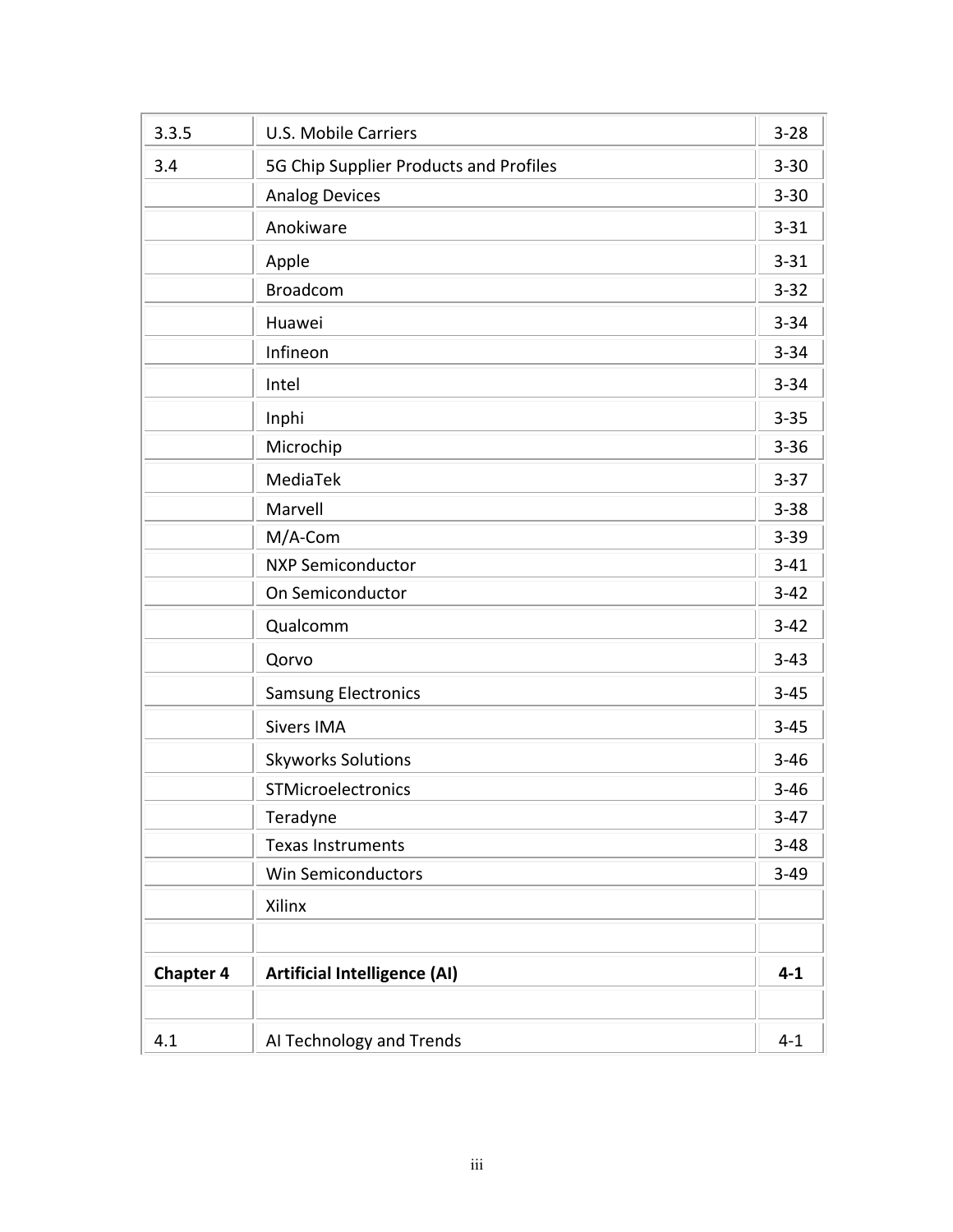| 4.1.1   | <b>Cloud AI Computing</b>                       | $4 - 1$  |
|---------|-------------------------------------------------|----------|
| 4.1.2   | <b>Edge AI Computing</b>                        | $4 - 4$  |
| 4.2     | Applications                                    | $4 - 5$  |
| 4.2.1   | <b>Industry Applications of AI</b>              | $4 - 5$  |
| 4.2.1.1 | <b>Smart Healthcare</b>                         | $4 - 5$  |
| 4.2.1.2 | <b>Smart Security</b>                           | $4 - 6$  |
| 4.2.1.3 | <b>Smart Finance</b>                            | $4 - 7$  |
| 4.2.1.4 | <b>Smart Grid</b>                               | $4 - 7$  |
| 4.2.1.5 | <b>Smart Hone</b>                               | $4 - 8$  |
| 4.2.2   | <b>AI-Powered Devices</b>                       | $4 - 9$  |
| 4.2.2.1 | <b>Smart Speakers</b>                           | $4 - 9$  |
| 4.2.1.2 | <b>Drones</b>                                   | $4 - 11$ |
| 4.2.1.3 | <b>Intelligent Robots</b>                       | $4 - 12$ |
| 4.3     | <b>Market Analysis</b>                          | $4 - 14$ |
| 4.3.1   | Introduction                                    | $4 - 14$ |
| 4.3.2   | China's Al Plan                                 | $4 - 14$ |
| 4.3.2.1 | <b>Driverless Vehicles</b>                      | $4 - 15$ |
| 4.3.2.2 | <b>Computer Chips</b>                           | $4 - 15$ |
| 4.3.2.3 | Financial                                       | $4 - 15$ |
| 4.3.2.4 | <b>Facial Recognition</b>                       | $4 - 16$ |
| 4.3.2.5 | Retail                                          | $4 - 16$ |
| 4.3.2.6 | Robots                                          | $4 - 16$ |
| 4.3.3   | Al Chip Revenue Forecast                        | $4 - 17$ |
| 4.4     | AI Chip Technology                              | $4 - 26$ |
| 4.4.1   | <b>Graphics Processing Unit (GPU)</b>           | $4 - 26$ |
| 4.4.2   | Field Programmable Gate Array (FPGA)            | $4 - 27$ |
| 4.4.3   | Application Specific Integrated Circuits (ASIC) | $4 - 27$ |
| 4.4.4   | Neuromorphic Chips                              | $4 - 28$ |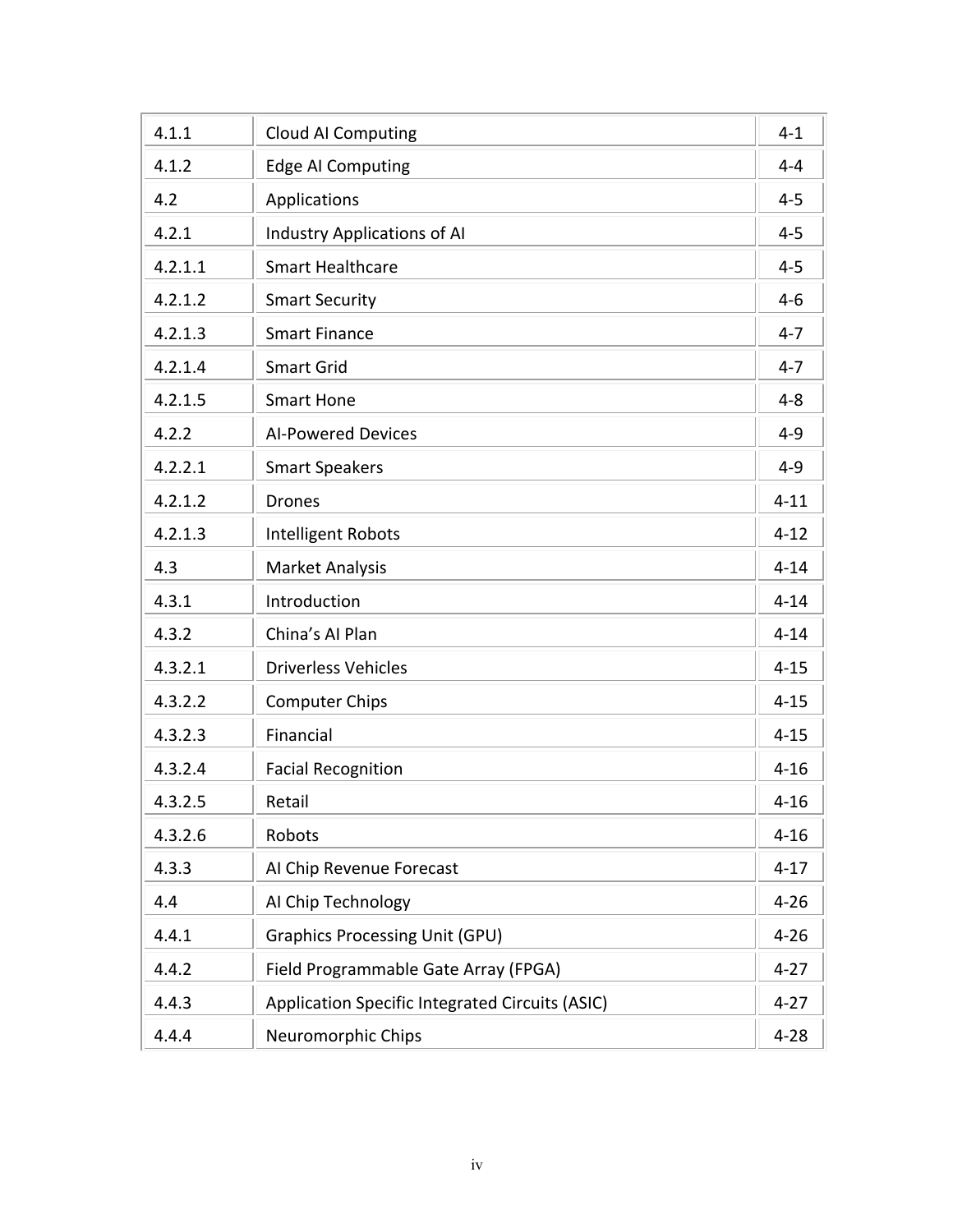| 4.4.5 | Data Processing Units (DPUs)           | $4 - 28$ |
|-------|----------------------------------------|----------|
| 4.5   | AI Chip Supplier Products and Profiles | 4.30     |
| 4.5.1 | <b>IC Vendors</b>                      | 4.30     |
|       | Achronix                               | $4 - 30$ |
|       | AMD                                    | $4 - 31$ |
|       | Ampere                                 | $4 - 31$ |
|       | Flex Logix                             | $4 - 32$ |
|       | HiSilicon                              | $4 - 33$ |
|       | <b>IBM</b>                             | $4 - 33$ |
|       | Intel                                  | $4 - 34$ |
|       | MediaTek                               | $4 - 35$ |
|       | Nvidia                                 | $4 - 32$ |
|       | <b>NXP</b>                             | $4 - 36$ |
|       | Qualcomm                               | $4 - 37$ |
|       | Rockchip                               | $4 - 38$ |
|       | <b>Samsung Electronics</b>             | $4 - 39$ |
|       | STMicroelectronics                     | $4 - 40$ |
|       | Tensorrent                             | $4 - 40$ |
|       | Xilinx                                 | $4 - 41$ |
| 4.5.2 | Cloud Providers - Tech Leaders         | $4 - 42$ |
|       | Alibaba                                | $4 - 42$ |
|       | Alibaba Cloud                          | $4 - 43$ |
|       | Amazon                                 | $4 - 43$ |
|       | Apple                                  | $4 - 45$ |
|       | <b>Baidu</b>                           | $4 - 45$ |
|       | Facebook                               | $4 - 46$ |
|       | Fujitsu                                | $4 - 46$ |
|       | Google                                 | $4 - 47$ |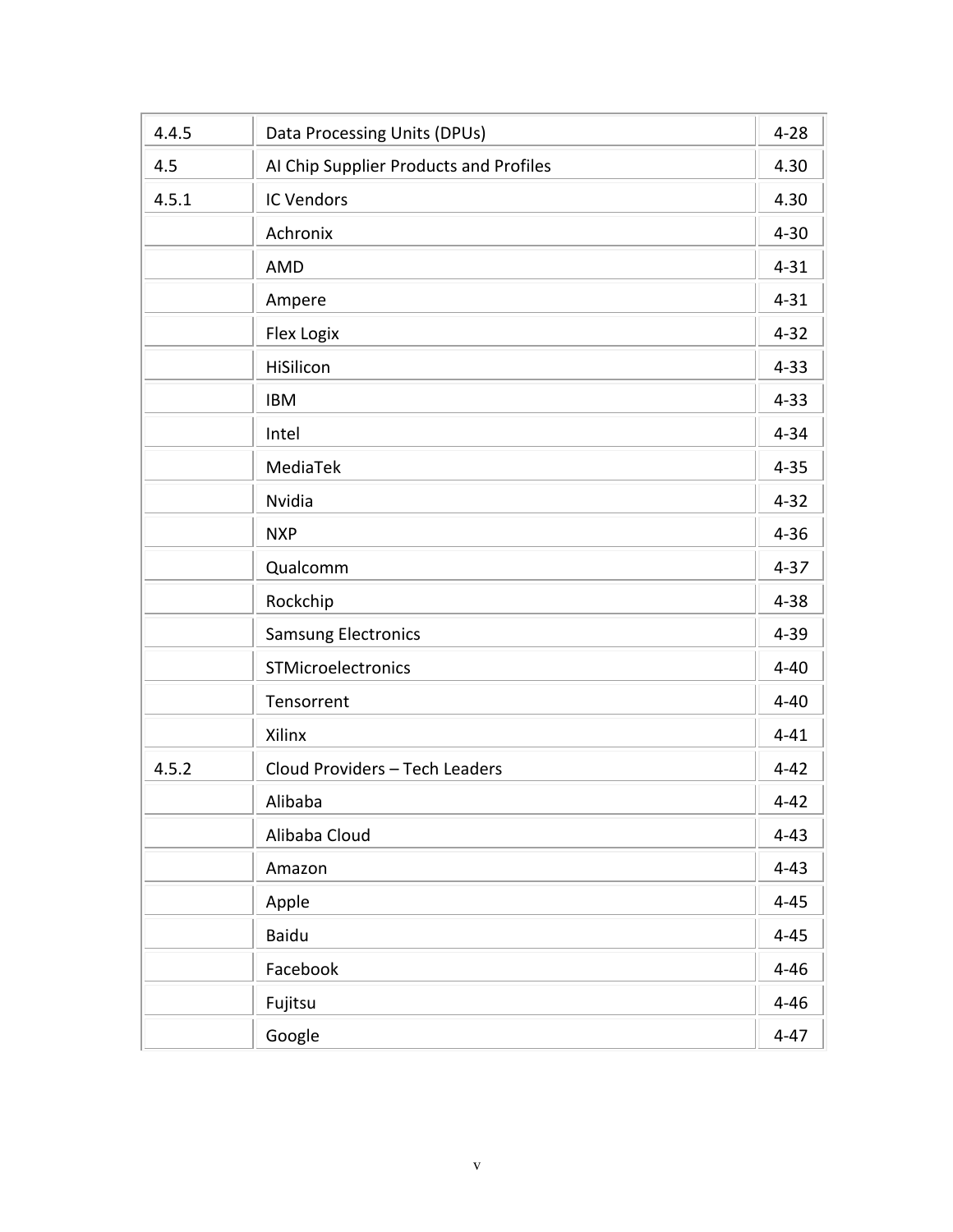|       | Huawei Cloud                  | $4 - 48$ |
|-------|-------------------------------|----------|
|       | Microsoft                     | $4 - 49$ |
|       | Nokia                         | $4 - 50$ |
|       | <b>Tencent Cloud</b>          | $4 - 51$ |
|       | Tesla                         | $4 - 51$ |
| 4.5.3 | <b>IP Vendors</b>             | $4 - 52$ |
|       | <b>ARM</b>                    | $4 - 52$ |
|       | <b>CEVA</b>                   | $4 - 52$ |
|       | Imagination                   | $4 - 53$ |
|       | VeriSilicon                   | $4 - 54$ |
|       | Videantis                     | $4 - 54$ |
| 4.5.4 | Startups Worldwide            | $4 - 56$ |
|       | Adapteva                      | $4 - 56$ |
|       | aiCTX                         | $4 - 56$ |
|       | Almotive                      | $4 - 57$ |
|       | AlphaICs                      | $4 - 58$ |
|       | <b>Blaize</b>                 | $4 - 58$ |
|       | <b>BrainChip</b>              | $4 - 59$ |
|       | Cerebras Systems              | $4 - 59$ |
|       | Cornami                       | $4 - 60$ |
|       | DeepScale                     | $4 - 61$ |
|       | <b>Esperanto Technologies</b> | $4 - 62$ |
|       | Graphcore                     | $4 - 63$ |
|       | GreenWaves Technology         | $4 - 64$ |
|       | Groq                          | $4 - 65$ |
|       | <b>KAIST</b>                  | $4 - 66$ |
|       | Kalray                        | $4 - 66$ |
|       | Kneron                        | $4 - 67$ |
|       | Knowm                         | $4 - 67$ |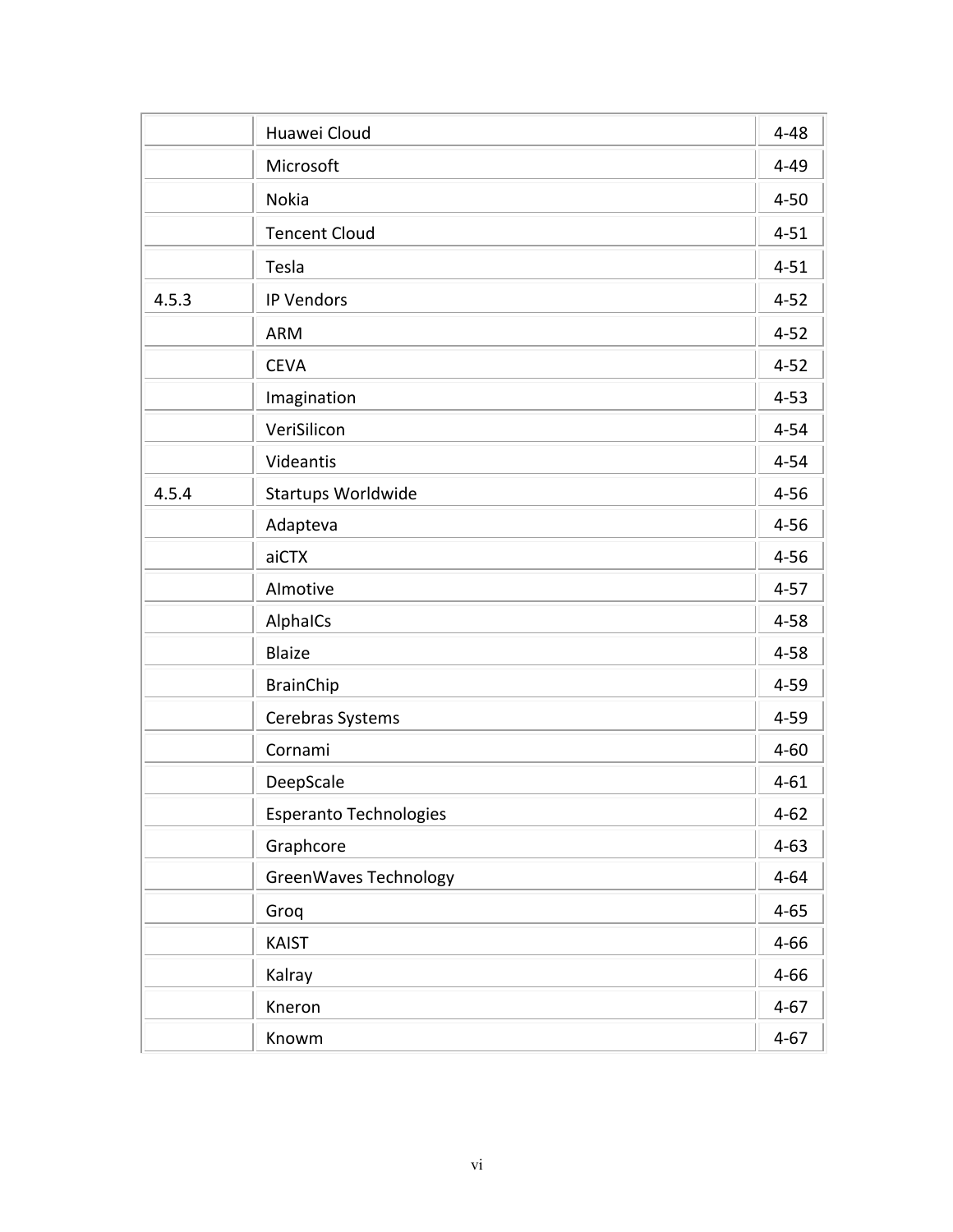|                  | Koniku                        | $4 - 67$ |
|------------------|-------------------------------|----------|
|                  | Mythic                        | $4 - 68$ |
|                  | SambaNova Systems             | $4 - 68$ |
|                  | Tachyum                       | $4 - 70$ |
|                  | Videantis                     | $4 - 71$ |
|                  | <b>Wave Computing</b>         | $4 - 71$ |
| 4.5.5            | Startups in China             | $4 - 73$ |
|                  | AISpeech                      | $4 - 73$ |
|                  | <b>Bitmain</b>                | $4 - 74$ |
|                  | Cambricon                     | $4 - 74$ |
|                  | Chipintelli                   | $4 - 75$ |
|                  | DeePhi Tech                   | $4 - 75$ |
|                  | <b>Horizon Robotics</b>       | $4 - 75$ |
|                  | <b>NextVPU</b>                | $4 - 76$ |
|                  | Rokid                         | $4 - 76$ |
|                  | Thinkforce                    | $4 - 76$ |
|                  | Unisound                      | $4 - 77$ |
|                  |                               |          |
| <b>Chapter 5</b> | <b>Memory Chips</b>           | $5-1$    |
| 5.1              | Memory Technology and Trends  | $5 - 1$  |
| 5.1.1            | <b>DRAM</b>                   | $5 - 1$  |
| 5.1.2            | <b>NAND</b>                   | $5 - 10$ |
| 5.1.3            | NVRAM - MRAM, RRAM, and FERAM | $5 - 17$ |
| 5.2              | Applications                  | $5 - 24$ |
| 5.2.1            | <b>DRAM</b>                   | $5 - 24$ |
| 5.2.1.1          | Server                        | $5 - 24$ |
| 5.2.1.2          | PC                            | $5 - 24$ |
| 5.2.1.3          | Graphics                      | $5 - 25$ |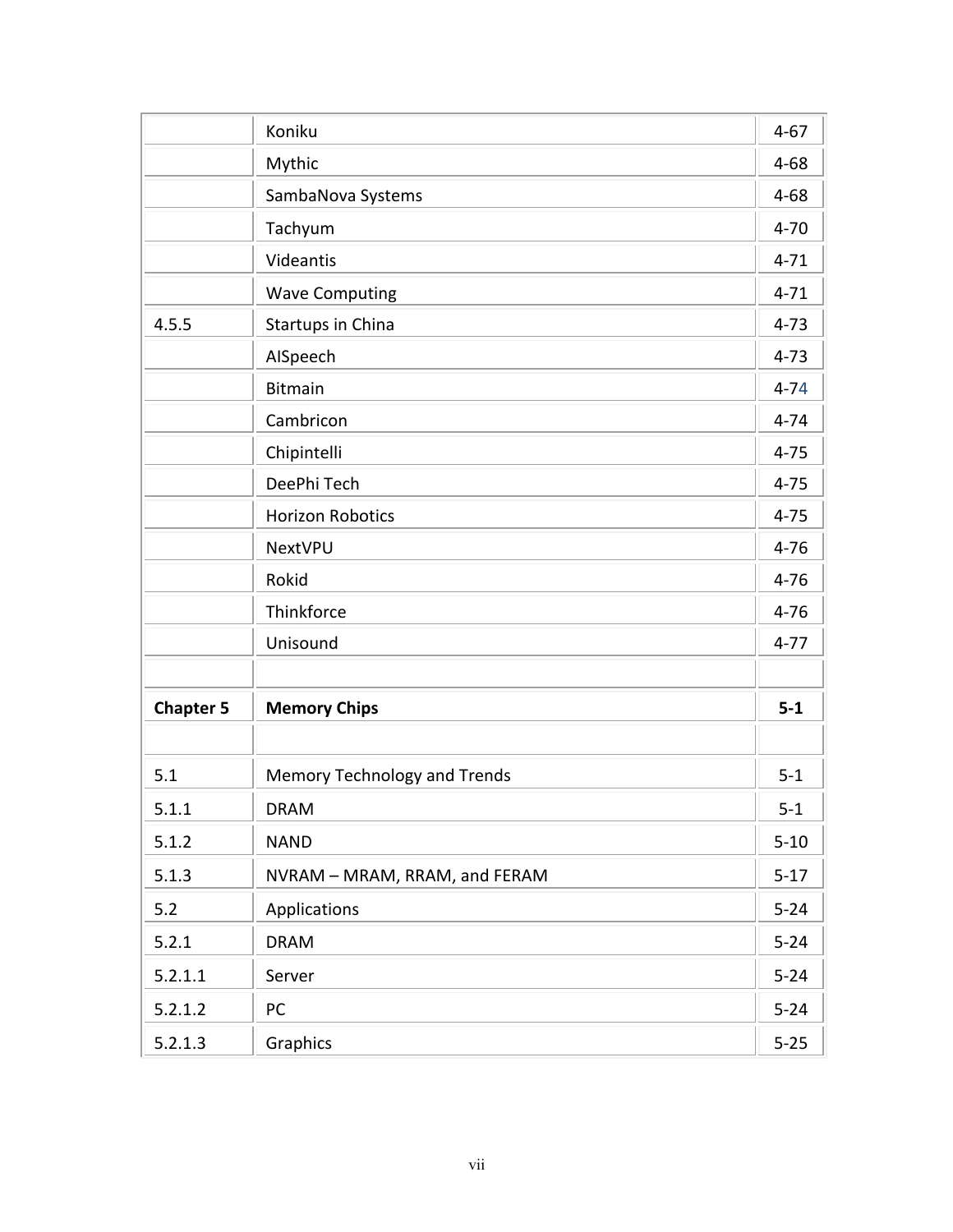| 5.2.1.4 | Mobile                                     | $5 - 25$ |
|---------|--------------------------------------------|----------|
| 5.2.1.5 | Consumer                                   | $5 - 26$ |
| 5.2.2   | <b>NAND</b>                                | $5 - 26$ |
| 5.2.2.1 | SSD                                        | $5 - 26$ |
| 5.2.2.2 | PC                                         | $5 - 26$ |
| 5.2.2.3 | TV                                         | $5 - 27$ |
| 5.2.2.4 | Mobile                                     | $5 - 28$ |
| 5.2.2.5 | <b>USB</b>                                 | $5 - 28$ |
| 5.3     | Market Analysis                            | $5 - 29$ |
| 5.4     | Memory Chip Supplier Products and Profiles | $5 - 45$ |
|         | <b>CXMT</b>                                | $5 - 45$ |
|         | Fujian                                     | $5 - 45$ |
|         | GigaDevice Semiconductor                   | $5 - 46$ |
|         | Intel                                      | $5 - 46$ |
|         | Micron Technology                          | $5 - 47$ |
|         | Nanya                                      | $5 - 47$ |
|         | Powerchip Technology                       | $5 - 48$ |
|         | Samsung Electronics                        | $5 - 48$ |
|         | SK Hynix                                   | $5 - 49$ |
|         | Toshiba (Kloxia)                           | $5 - 50$ |
|         | Tsinghua Chongqing                         | $5 - 50$ |
|         | Western Digital                            | $5 - 51$ |
|         | Winbond                                    | $5 - 51$ |
|         | <b>YMTC</b>                                | $5 - 52$ |
|         |                                            |          |
|         | <b>LIST OF FIGURES</b>                     |          |
|         |                                            |          |
| 2.1     | Semiconductor Content Per Vehicle          | $2 - 4$  |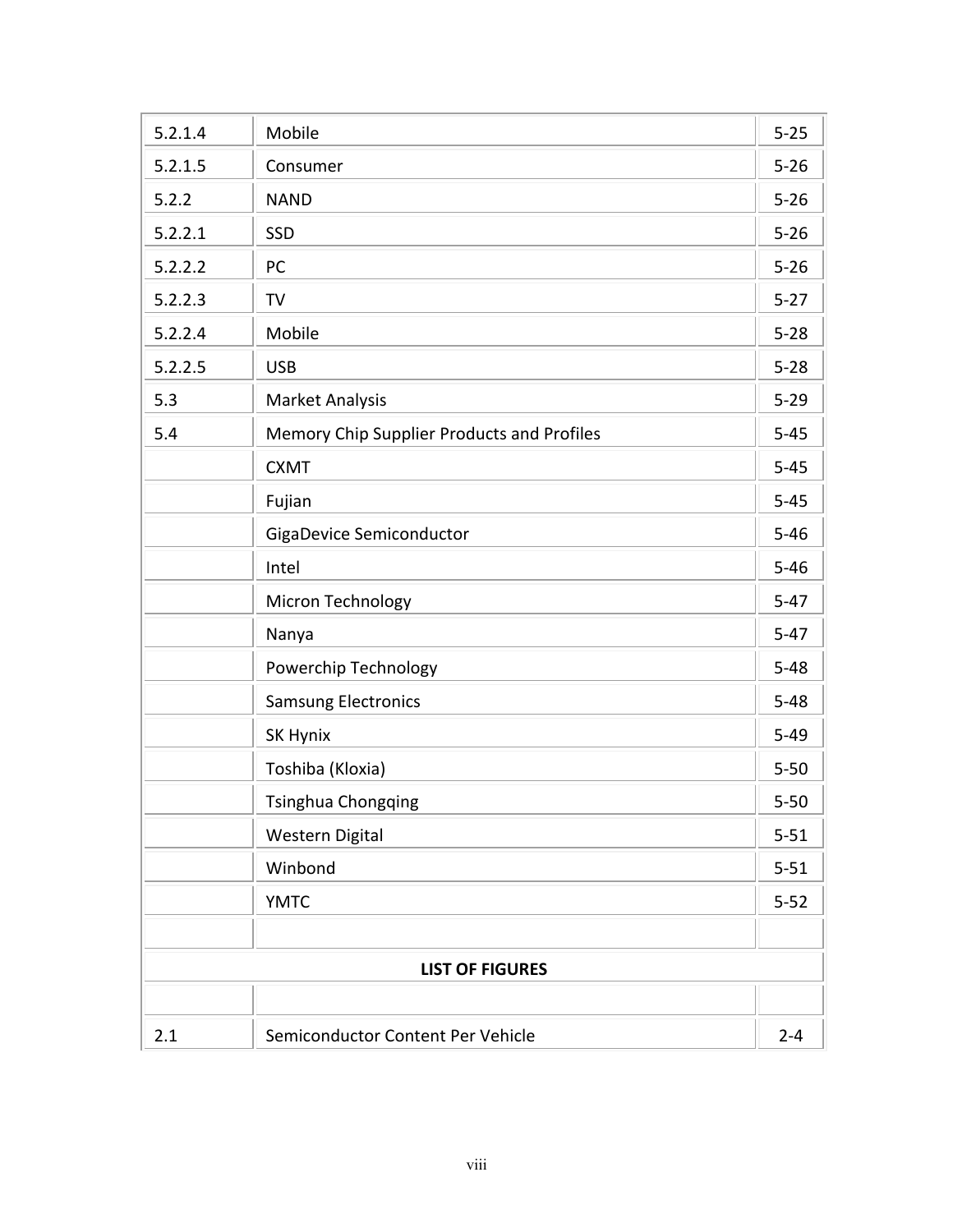| 2.2                   | Key Applications Of Semiconductors In An Automobile             | $2 - 7$  |
|-----------------------|-----------------------------------------------------------------|----------|
| 2.3                   | Diagram Of Automotive Memory Needs                              | $2 - 9$  |
| 2.4                   | <b>Automotive Memory Market Share</b>                           | $2 - 11$ |
| 2.5                   | <b>Automotive Semiconductor Market Share</b>                    | $2 - 12$ |
| 2.6                   | Average Semiconductor Content Per Car By Level Of<br>Automation | $2 - 15$ |
| 2.7                   | <b>Automotive Imaging Segments</b>                              | $2 - 17$ |
| 2.8                   | Five Levels of Autonomous Driving                               | $2 - 27$ |
| 3.1                   | RF Chip Market Forecast by Network Generation                   | $3 - 13$ |
| 4.1                   | Performance Comparison of TPU, GPU, and CUP                     | $4 - 2$  |
| 4.2                   | Al Training and Inference                                       | $4 - 18$ |
| 4.3                   | Al Training and Inference Chip Forecast - Revenue               | $4 - 19$ |
| 4.4                   | Al Training and Inference Chip Forecast by Type - Units         | $4 - 22$ |
| 5.1                   | <b>DRAM Scaling</b>                                             | $5 - 2$  |
| 5.2                   | DRAM Memory Shrink Roadmap                                      | $5 - 3$  |
| 5.3                   | Quadruple Patterning Technology                                 | $5-5$    |
| 5.4                   | <b>Ultra-Thin Dielectric Layer Deposition</b>                   | $5 - 7$  |
| 5.5                   | Proprietary Circuit Design Technology                           | $5-9$    |
| 5.6                   | <b>3D-NAND Memory Shrink Roadmap</b>                            | $5 - 12$ |
| 5.7                   | 3D-NAND Generation by Manufacturer                              | $5 - 13$ |
| 5.8                   | Transition from SLC to QLC NAND                                 | $5 - 16$ |
| 5.9                   | Comparison Of Non-Volatile Ram Write Times                      | $5 - 18$ |
| 5.10                  | <b>Competition In Dissipation Speed And Memory Capacity</b>     | $5 - 19$ |
| 5.11                  | Comparison Of Non-Volatile RAM Technology                       | $5 - 20$ |
| 5.12                  | <b>Total Available Market for SST MRAM</b>                      | $5 - 43$ |
| 5.13                  | Total Available Market for Toggle MRAM                          | $5 - 44$ |
|                       |                                                                 |          |
| <b>LIST OF TABLES</b> |                                                                 |          |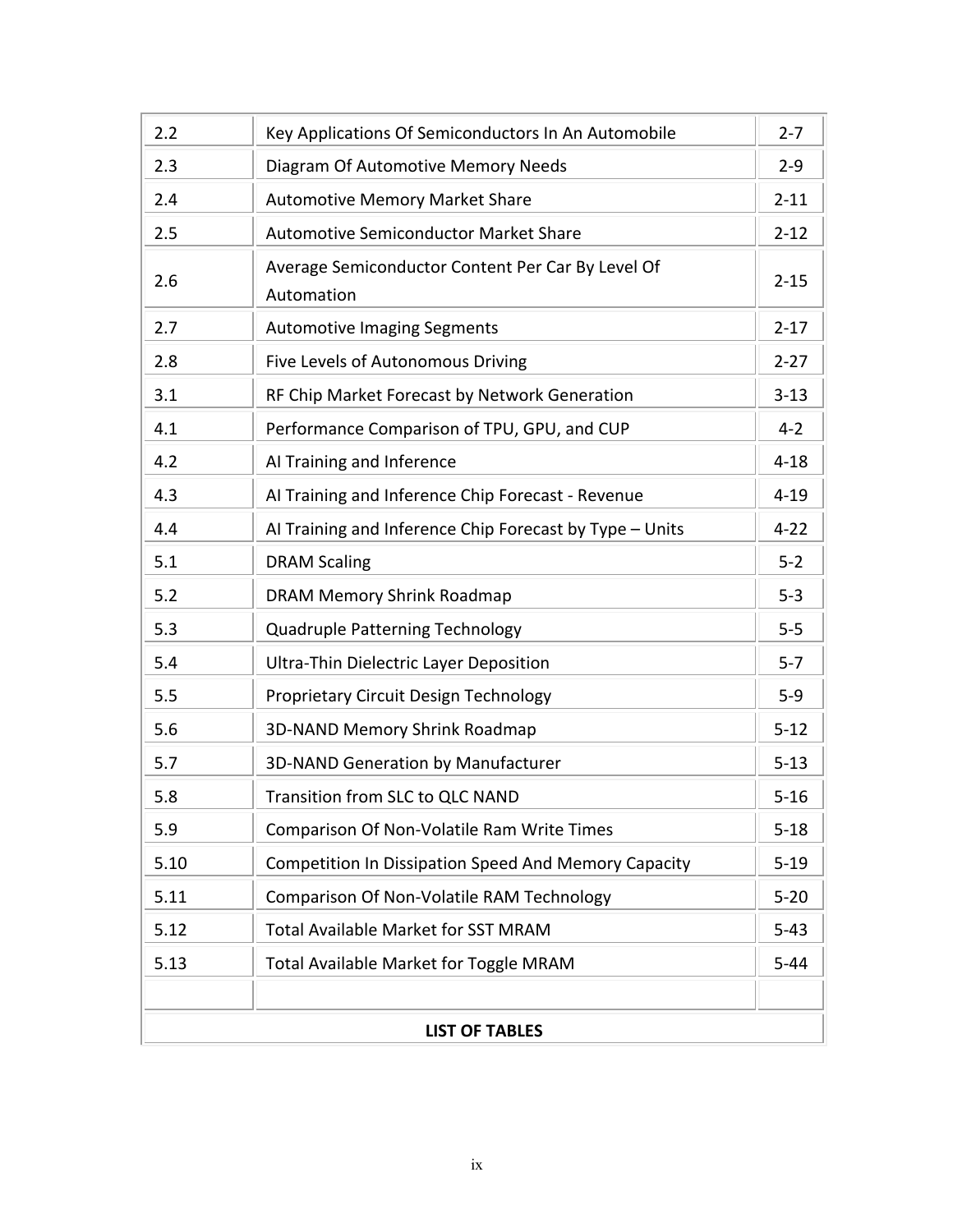| 2.1  | <b>Automotive Industry Forecast</b>                      | $2 - 2$  |
|------|----------------------------------------------------------|----------|
| 2.2  | Global Light Vehicle Sales By Region                     | $2 - 3$  |
| 2.3  | Automotive Semiconductor Forecast By Application         | $2 - 6$  |
| 2.4  | <b>Functionality Comparison Of Sensor Modalities</b>     | $2 - 20$ |
| 2.5  | Differences Among LiDAR Devices                          | $2 - 25$ |
| 2.6  | <b>Major LiDAR Companies</b>                             | $2 - 29$ |
| 3.1  | Feature Comparison of Smartphone Power Amplifiers by     |          |
|      | Generations                                              | $3 - 5$  |
| 3.2  | Smartphone Subscription Forecast by Geographic Region    | $3 - 9$  |
| 3.3  | Smartphone Subscription Forecast by Technology           | $3 - 10$ |
| 3.4  | 5G Smartphone Subscription Forecast by Geographic Region | $3 - 11$ |
| 3.5  | 5G Smartphone Plans by Geographic Region                 | $3 - 12$ |
| 3.6  | 5G Smartphone Mobile Semiconductor Forecast              | $3 - 15$ |
| 3.7  | 5G Semiconductor Total Available Market Forecast         | 3.17     |
| 3.8  | 5G Smartphone Shipment By Major OEMs                     | $3 - 18$ |
| 3.9  | 5G Smartphone Shipment By Country                        | $3 - 19$ |
| 3.10 | Incremental Cost For 5G Phone Vs 4G                      | $3 - 24$ |
| 3.11 | <b>Top Wireless Carriers</b>                             | $3 - 26$ |
| 4.1  | <b>Smart Speaker Products</b>                            | $4 - 10$ |
| 4.2  | Al Training and Inference Chip Forecast                  | $4 - 20$ |
| 4.3  | Al Chip Forecast by Chip Type                            | $4 - 23$ |
| 4.4  | Characteristics of CPU, FPGA, CPU, and ASIC              | $4 - 24$ |
| 4.5  | Characteristics of CPU, FPGA, CPU, and ASIC              | $4 - 25$ |
| 5.1  | DRAM Bit Growth Supply Forecast by Company               | $5 - 30$ |
| 5.2  | DRAM Bit Growth Demand Forecast by Application           | $5 - 31$ |
| 5.3  | DRAM Wafer Capacity Forecast by Fab - Wafers             | $5 - 32$ |
| 5.4  | <b>DRAM Market Shares</b>                                | $5 - 33$ |